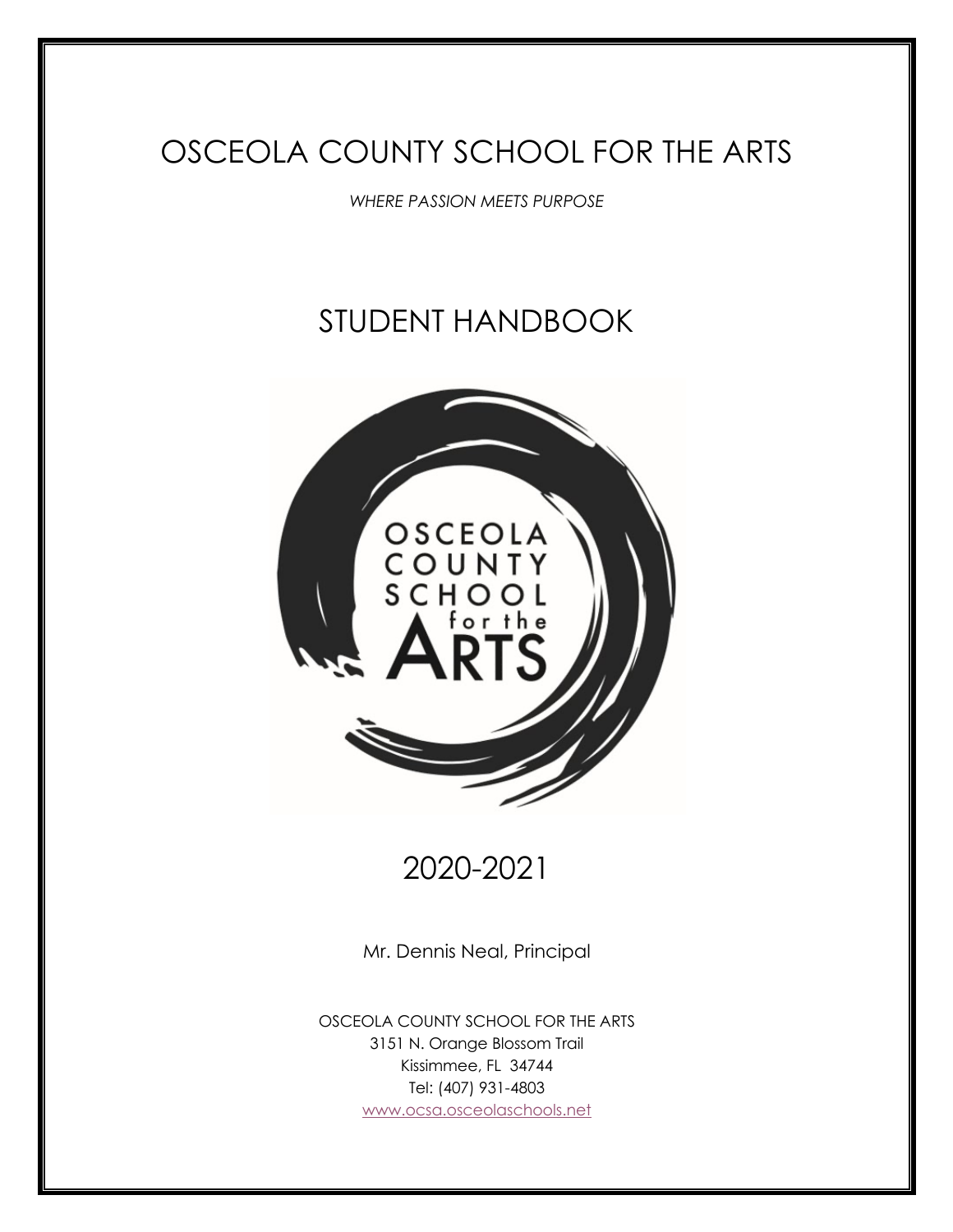## **OCSA MISSION STATEMENT**

*OCSA will provide a community that nourishes and nurtures the personal integrity and creative expression of our students in their pursuit of artistic and academic excellence.*

## **ACADEMIC GUIDANCE SERVICES**

The Guidance Department provides a valuable service for all students. All matters concerning registration, course selection, credits/records, graduation, testing, counseling, computer scheduling, and grading are processed through this office. Office hours for the guidance department are 8:40 am - 4:10 pm. Students and parents can make an appointment to see their counselor during these hours. This can also be done online by going to the Guidance tab located on the school website. Students may see their counselors without appointment during open counseling available each Wednesday during lunch. *Incomplete Grades* –

Any students receiving an incomplete for a specific grading period must have all work completed within 5 days of his/her return to school or when arrangements have been made by the teacher. When extended absences are involved due to a major illness, the student can get an extension of time to make up all work. The student must meet with an administrator and request an extension of time within 5 days of his/her return. *Records* –

Students may obtain copies of transcripts and student schedules from the Guidance Department. Graduates who need copies of complete transcripts for applying to colleges and universities should report to the Guidance Department to make the request. Please allow one week for processing of transcript requests. A nominal fee may be charged.

## *Grading Scale* –

The following grade scale is utilized by all the high schools in Osceola County: *Grade Percent Grade Point Definition AP/DE Honors* A 90-100 4.0 Outstanding Progress 5.0 4.5

| $\sqrt{ }$ | 70-TOO 4.0 OUISIGHUILIG LIOGLESS     | J.U | —∴  |
|------------|--------------------------------------|-----|-----|
| B          | 80-89 3.0 Above Average Progress     | 4.0 | 3.5 |
| C.         | 70-79 2.0 Average Progress           | 3.0 | 2.5 |
| D          | 60-69 1.0 Lowest Acceptable Progress |     |     |

F 0-59 0 Failure

## *Enrollment Requirements for The Osceola County School for the Ar*ts-

The expectation for students is to participate in at least two classes in their art major each year. Occasionally the need for a remedial or advanced class may interfere with this expectation. Any exception to this expectation must be approved by the Principal or Assistant Principal. *All students must be enrolled in*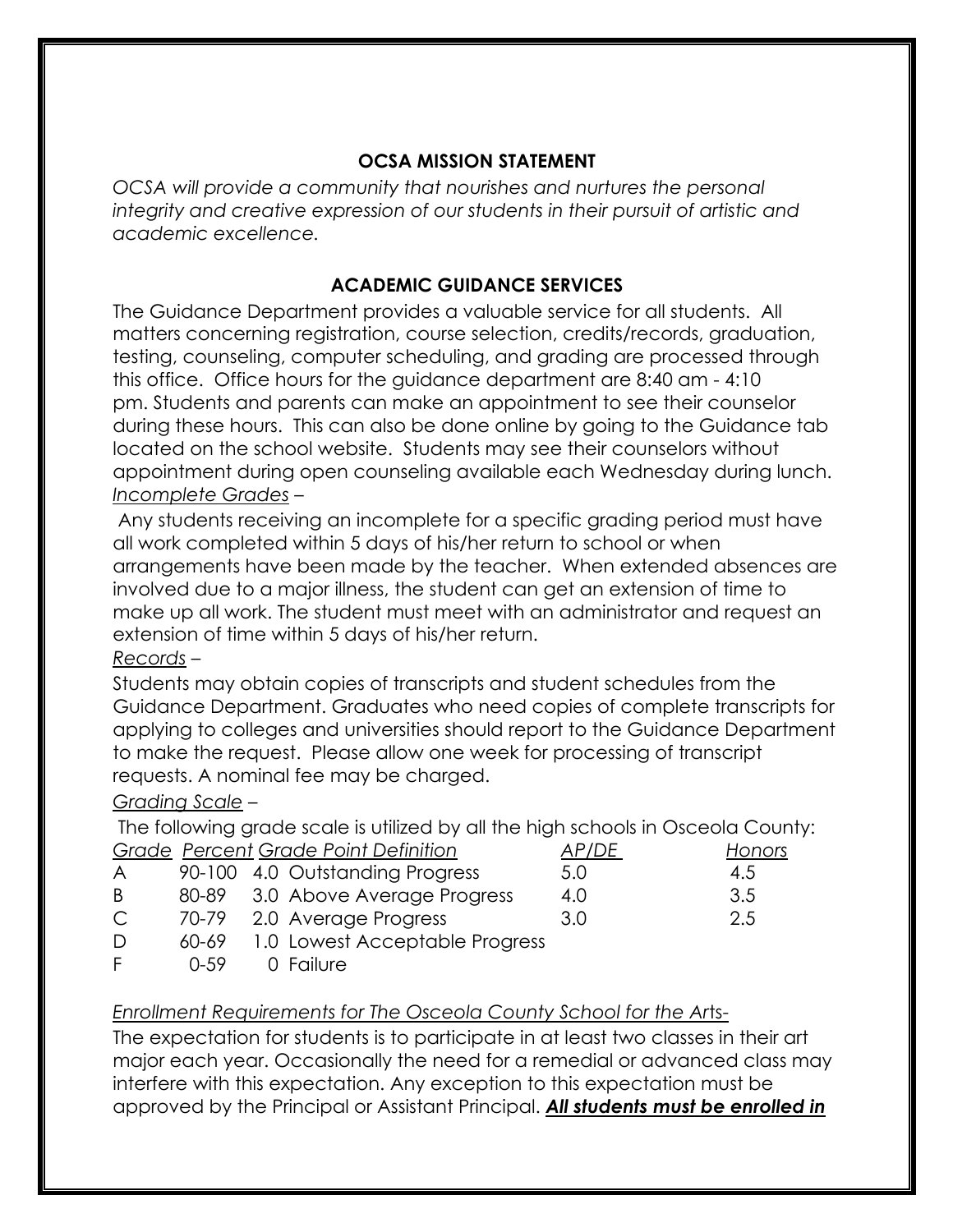*at least one course in their art major each semester.* Dual enrollment students must arrange to take their courses outside of the time of their required arts classes. Dual enrollment students must plan for their transportation and will not be permitted to remain on campus if they do not have a class in that time slot. Requirements for the Arts Endorsement:

In order to receive the arts endorsement a student must complete a minimum of 8 courses in their chosen art major.

Online Course Requirement:

All students are required to complete one of their graduation requirements as an online course

# *Seniors ONLY* –

It is highly encouraged to complete your online graduation requirement course before the beginning of senior year. Any senior who has not completed their online course requirement prior to their senior year will be required to be placed in the virtual school lab for one of their class periods in the 12<sup>th</sup> grade. Any senior who has not made adequate progress, 80% completion by the *start* of 3rd quarter, will not be granted certain privileges such as: school sponsored trips or events (Grad-Bash, Prom), dances, on-campus parking, off-campus lunch privileges, and any other privileges as determined by administration until adequate progress or course completion. Adequate progress will be determined by the Principal or Assistant Principal.

# **ATTENDANCE**

Philosophy OCSA is a performance-driven experiential school environment and, as such, students are expected to be in attendance daily in order to be actively involved in all aspects of learning.

Arrival: Students are to arrive on campus no earlier than 8:40am. **Students will be directed to receive a tardy pass by 9:07am**. Once on campus, starting at 8:40am, students are permitted to visit their lockers and then go to the courtyard or have breakfast.

# Absences:

According to **School Board Policies,** absences shall be excused for the following reasons:

- a. Illness or injury of the student
- b. Illness, injury, or death in the immediate family of the student

School approved and related trips are not considered absences. Any other absence will be marked as an "accountable" absence. Accountable absences are still "unexcused."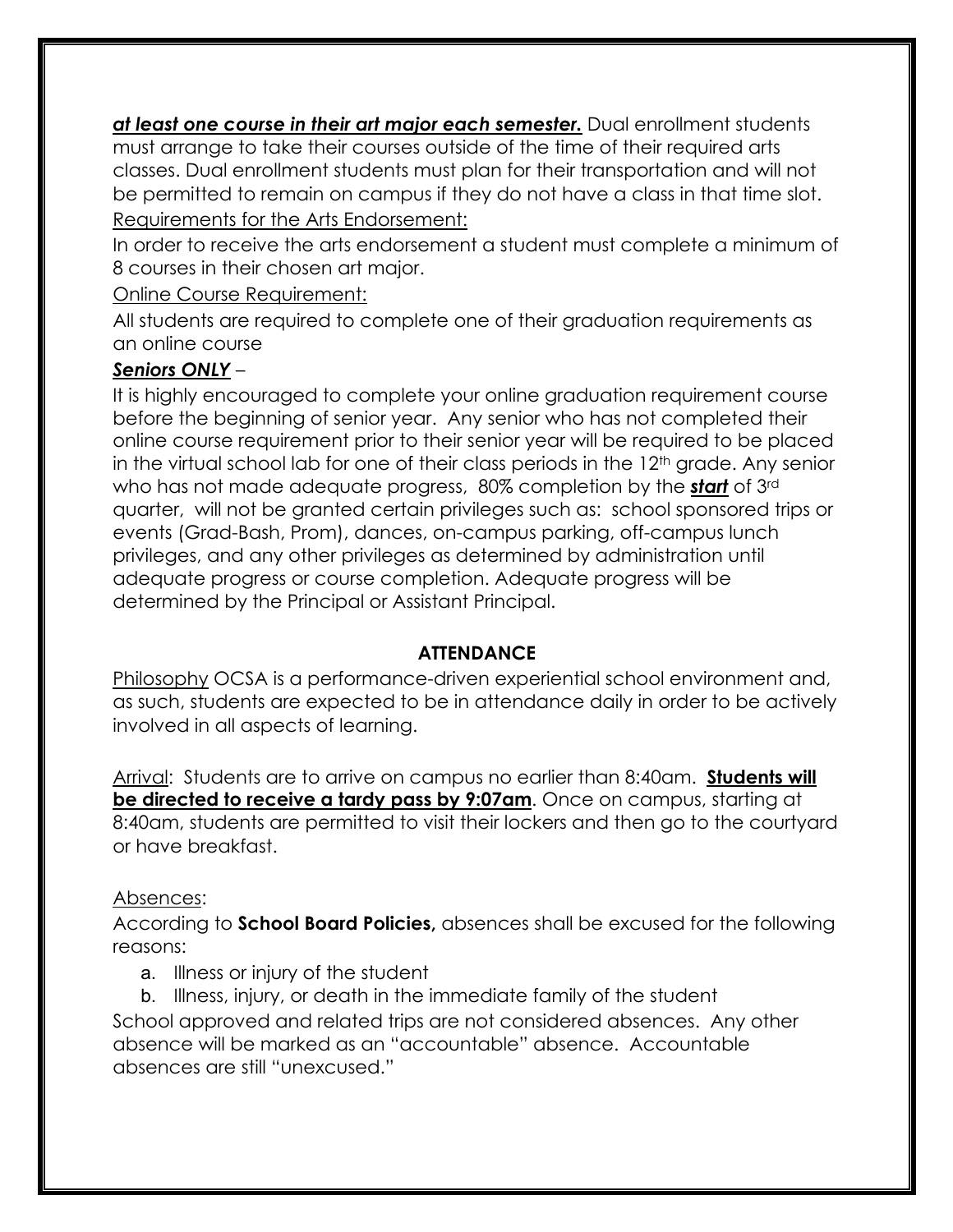In cases of excused absences, the student shall be allowed to make up the work within two class meetings for each absence. Make-up work / tests should be done outside the regular class period unless there are extenuating circumstances.

Accountable absences are still "unexcused." After each absence, a parent handwritten note needs to be sent to the school with the child within forty-eight hours of the absence. We will not accept a written excuse after forty-eight hours, unless accompanied by a medical note from a physician. In cases of excused absences, the student shall be allowed to make up the work within two class meetings for each absence. Make-up work/tests should be done outside the regular class period unless there are extenuating circumstances. It is the responsibility of the student to ask for this work, and teachers shall give reasonable assistance. **Please note the time limit on make-up work; therefore, it is important for the absence to be excused immediately. Calls or parental note to excuse absence will be accepted up to one week after absence. Please call or email the Attendance Office at Barbara.Gleason@osceola.k12.fl.us or (407) 931-4803.** 

## Early departure from School or Class:

Early departure is defined as a student who has attended part of the school day and is released from school prior to the closing of the school day. **Students will not be released from school or class after 3:30pm on Monday, Tuesday, Thursday, or Friday; 1:45 pm on early release Wednesdays.** Students will not be called out of recital or Masterclass, we will not interrupt the performance if your student needs to leave during these events they should be picked up prior to 1:45pm. Normally Masterclass is the First Wednesday of the month and Recital is the last Wednesday of the month.

## **The person who is picking up the student must be on the Emergency Contact List. A note, fax, or email will no longer be accepted.**

## Pre-arranged absences:

Pre-arranged excused absences are excused absences but are planned for in advance. Pre-arranged absence forms are available in the front office. These absences are limited to three (3) days for the year. The principal will have the final authority to grant such absences. Supporting documentation will be required for these types of absences, which must be submitted by the parent prior to the absence.

## Unexcused Absences/Truancy/Skipping class:

No work may be made up for credit if an absence is unexcused. Student will receive a zero for all work missed. Students are responsible for validating any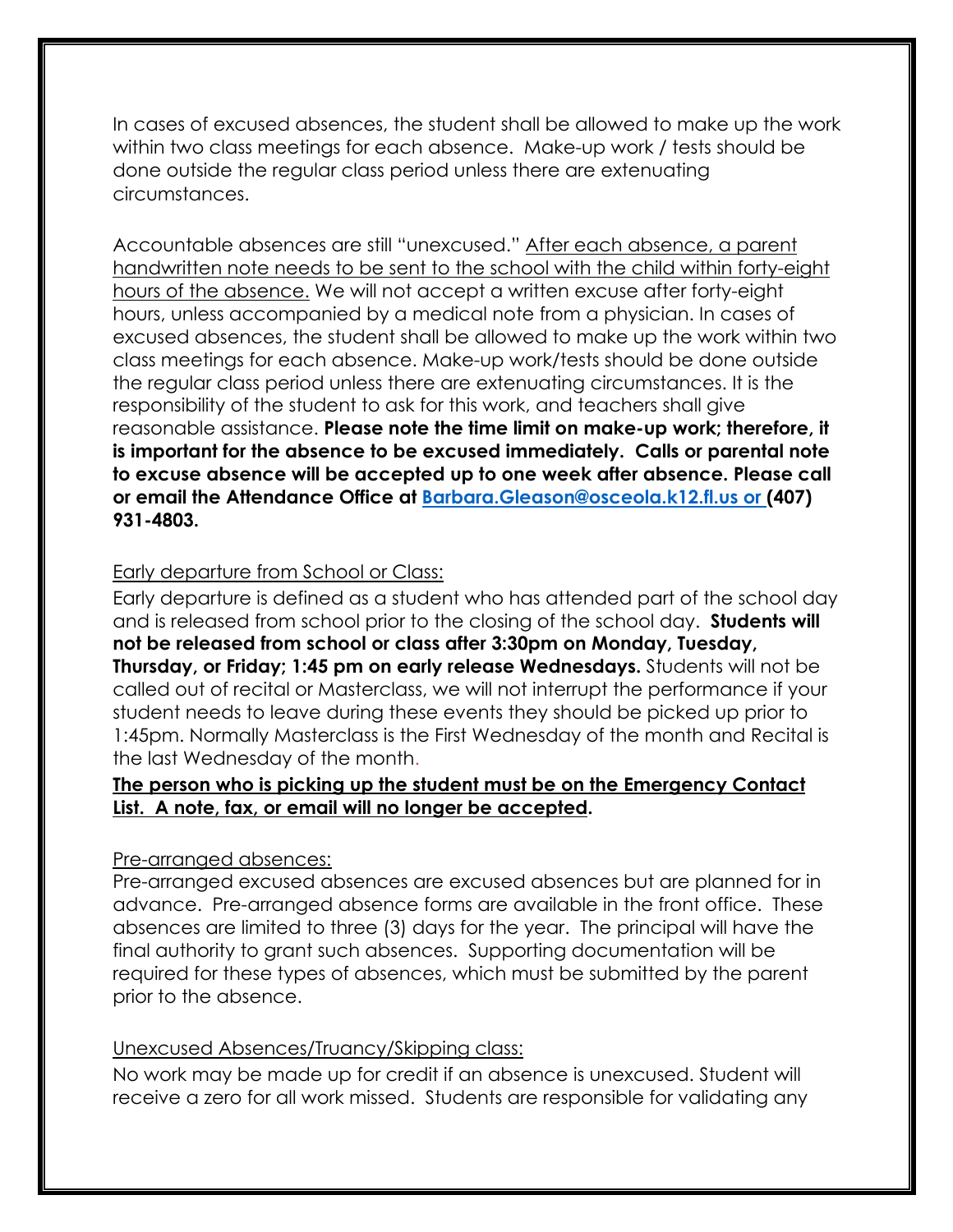questionable absences from school or from each class. No credit will be allowed for any work missed without medical documentation in cases of truancy or skipping.

## *Students found skipping class or leaving campus without permission will result with a disciplinary consequence.*

## Tardy to School or Class:

Students arriving late to school or to class will be assigned a lunch detention after THREE unexcused instances. A student is considered "tardy" when the bell rings for students to be in class/school.

Additional tardies, beyond the initial 3 unexcused tardies to school or class, will result in additional consequences, such as: after school detention, off-campus lunch privileges (juniors and seniors), Wednesday detention, Saturday school, driving privileges revoked, attendance contract.

**Juniors and Seniors** who are late to school or are late returning to school from lunch will forfeit their privilege to leave campus during lunch. Late is determined when the bell rings for students to be in class.

## **PLEASE NOTE: IN ORDER TO PARTICIPATE IN AFTERSCHOOL ACTIVITIES/REHEARSALS AND/OR SPONSORED EVENING PERFORMANCES, STUDENTS MUST NOT HAVE AN UNEXCUSED ABSENCE OR TARDY ON THE DAY OF THE EVENT!**

# **REAUDITIONS FOR ENTERING HIGH SCHOOL**

Beginning in the 2019-2020 school year students who were accepted in OCSA for Middle School will be required to audition for placement in High School for OCSA. Auditions for current OCSA students transitioning to High School will occur prior to new student auditions. Students wishing to change majors will have the opportunity to audition at the same time as those wishing to continue in their current major. This practice will continue for the 2020-2021 school year.

# **BRING YOUR OWN DEVICE (BYOD) CELLPHONES, MP3 PLAYERS, IPODS, IPADS, etc.**

The use of devices in classrooms is solely at the discretion of the teacher or staff in charge and may vary with the individual instructor. These devices may be utilized only with headphones in common areas. Devices may be confiscated and/or banned if this policy is abused. OCSA assumes no responsibility for the loss of these items. Device Registration is mandatory! See our OCSA Device Registration Form in your first day packet.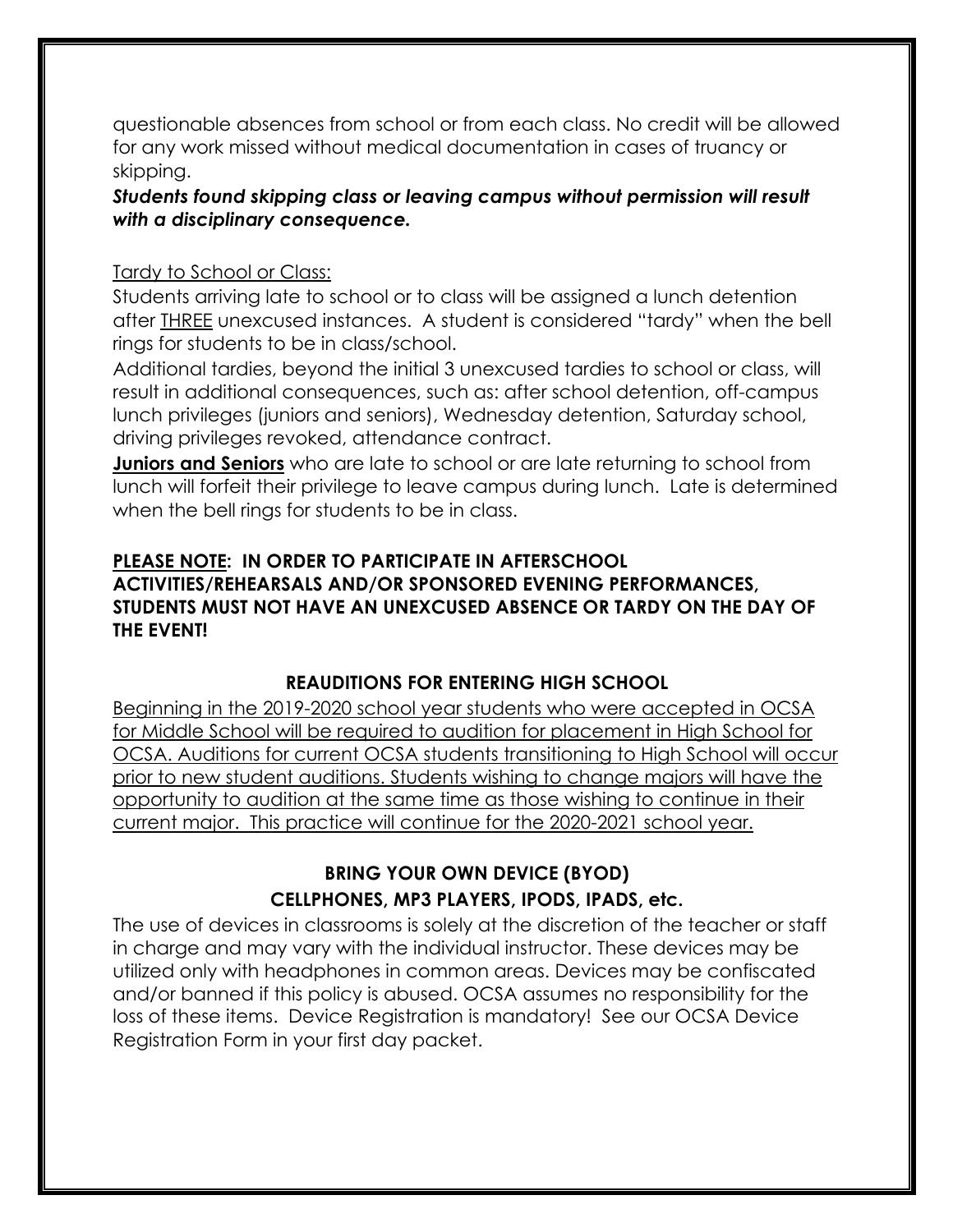#### **BUS TRANSPORTATION**

Bus transportation is a privilege, not a right. The bus driver oversees students and has the authority to issue discipline referrals and will report any infractions to the administration for disciplinary action. Students will ride the bus assigned to them and cannot board or depart the bus at any stop other than their regular stop, unless authorized by the Principal and the Transportation Department. School bus misconduct may result in the suspension of the student from riding the bus for the remainder of the year; parents are then responsible for transportation. For further information, please contact the Transportation Department at 407-518- 4540.

### **CAFETERIA**

The Osceola County School for the Arts offers a single one-hour lunch period. *Open Lunch Privilege*

**Juniors and seniors are eligible for off campus lunch privileges**. All students must have a properly completed, notarized parent permission slip AND paid a fee of **\$10.00** in order to take part in this privilege. Students may not bring food back onto the campus, either for themselves or for others. No student will be permitted to leave campus for lunch after the first 30 minutes of the lunch period has passed. **Off-campus lunch privileges may be suspended due to attendance, academic, or disciplinary concerns at the discretion of Administration.**

## **CARE OF SCHOOL PROPERTY**

As an arts school, we expect our campus to be a place of beauty, a source of pride, and an inspiration to great achievement. We want everyone to share in this pride by keeping all parts of the campus, all equipment, and all books in the best possible condition. Students are urged to properly care for all school books, supplies, and furniture, as these resources will be needed by others for years to come. Students who deface property or equipment will be required to pay for the damage or to replace the item. Willful acts of damage or destruction to property are totally unacceptable and beneath the high purpose and ideals of our school. Any willful damage or destruction will be grounds for disciplinary action.

## **CELLULAR PHONES, SMART WATCHES, TABLETS, CAMERAS**

Possession or Use of Personal Communication Device Violation - The act of possessing, carrying, and/or transporting any personal communication device such as alarm devices, pagers/beepers, cellular phones, or other one-way/twoway communication devices without proper authorization on school grounds, or in any building owned or operated by the School Board, except as otherwise allowed in the School Board rules is denied.

Authorized possession and/or use shall be defined as follows: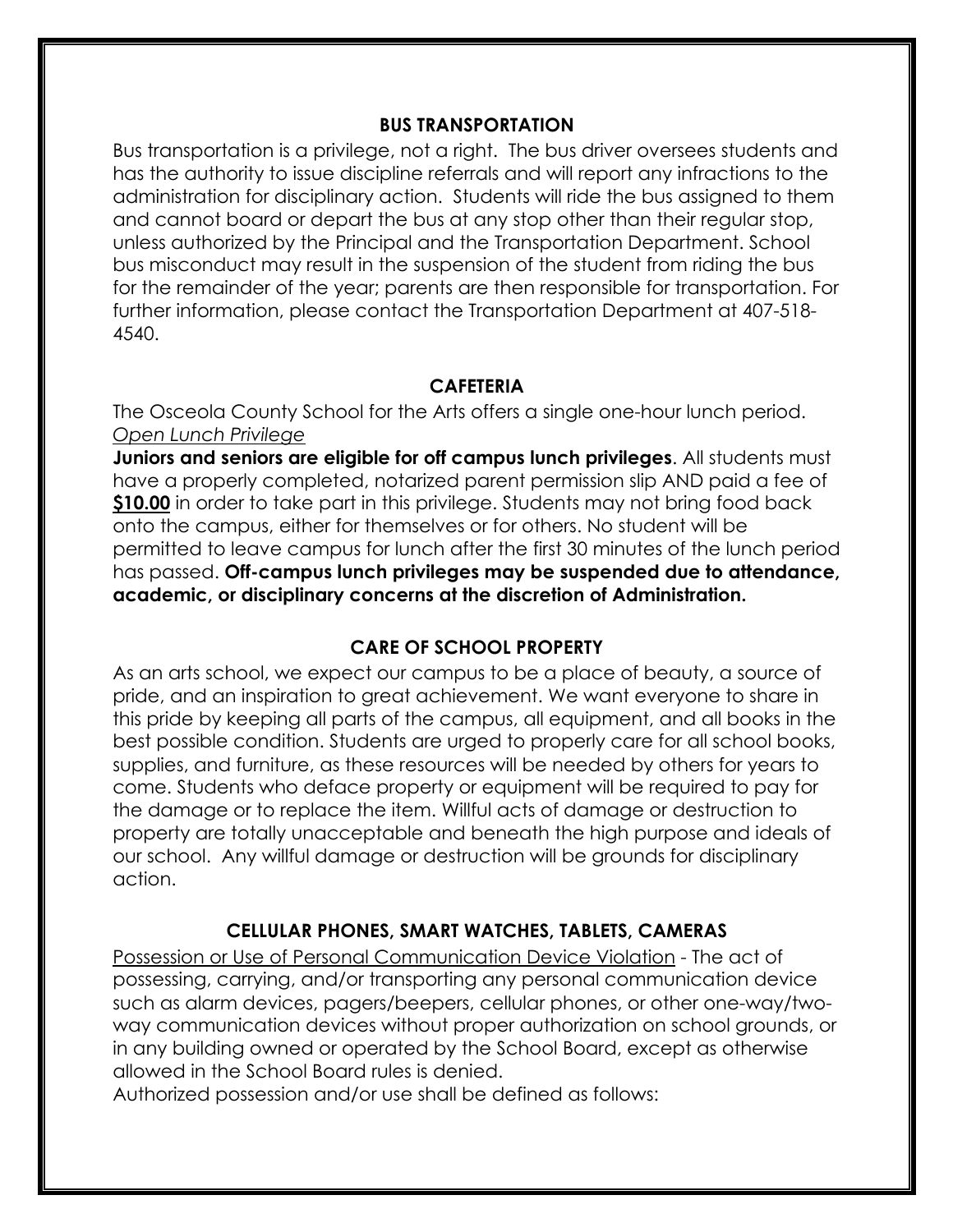- The device must always be turned off during the regular school hours unless authorized by the teacher.
- Devices are permitted to be used during the lunch period unless the student is in a classroom
- Pictures may ONLY be taken with approval of teachers or administration.
- The school shall not be responsible for lost or stolen communication devices.
- The item will be confiscated and only returned to the parent/guardian.

# **CHANGING ARTISTIC MAJOR**

Only high school students will be eligible a change in artistic major. If a student is not in good standing at the time of auditions, they may audition but their approval will be contingent on their final grades. Names of students who are approved by the art area for a change in major will be forwarded to the administration for a review of their academic standing. The student will then be notified if their request is **approved**, **approved with conditions** or **denied**. Requests for a change in major are only completed in the first semester, and if accepted the actual change will take place at the beginning of the following school year. Eighth grade students moving to 9<sup>th</sup> will be allowed this privilege. Any other student who desires to change majors will be addressed on an individual basis with approval from administration. **Changing majors will not eliminate financial obligations to the previous major.** 

# **CHEATING**

Academic honesty is essential to students' pursuit of knowledge and their learning process. Therefore, cheating, *plagiarism*, presenting work done by another person as one's own, and other forms of academic dishonesty will *NOT* be tolerated under any circumstances. Violations of this policy will result in grade **and** disciplinary consequence.

# **CLOSED CAMPUS**

The Osceola County School for the Arts operates under a closed campus policy. Upon arriving on campus, students are to remain on campus until they are properly dismissed. Any students who walk off campus once they have entered school grounds will be considered as skipping.

*Off-Campus Passes* - Off-campus passes will be issued to the students through parent/guardian request. It is required that parents make these requests in writing with proper identification to ensure student safety. This policy applies to all students.

*Hall Passes* - Students are not allowed in the hall during class OR lunch time without a hall pass.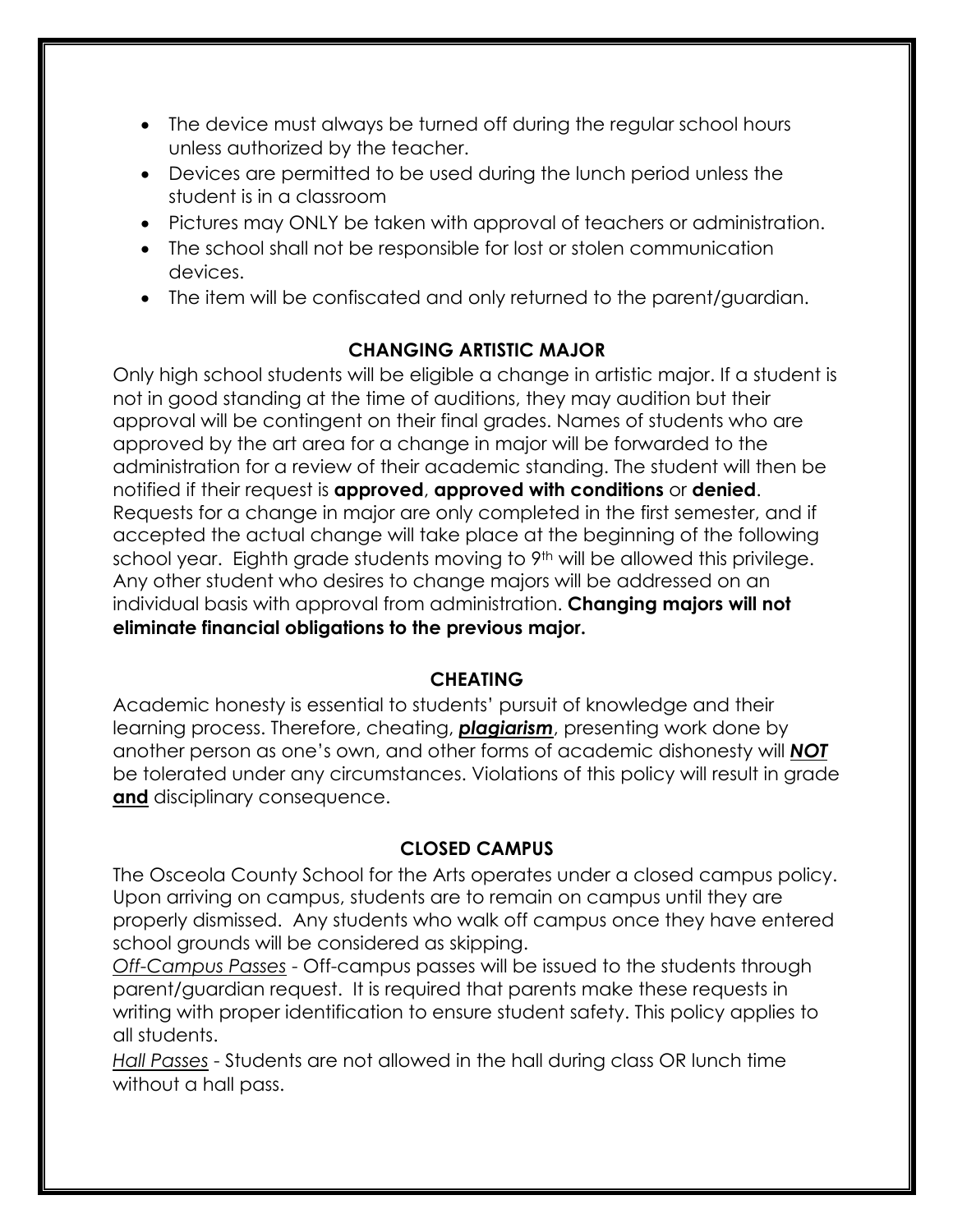#### **COMMON AREAS**

Students may assemble in the courtyard during lunch and before and after school. Designated outdoor dining areas are available for student use. Students are expected to keep these areas clean and trash free.

No students are to loiter in an unauthorized area once they arrive on campus. Unauthorized areas include but are not limited to; The Expo Hall, The Theater, The Green Room, Dressing Rooms, or inside Academic Hallways. Any students found in the parking lot during the school day without an administrative pass will be considered skipping.

Students are not to congregate in outlying areas of the campus without permission. If in doubt, check with staff.

#### **COMPUTER USAGE**

Access to the Internet has been established for a limited educational purpose and shall be consistent with the district's curriculum and Florida State Standards. The term "educational purpose" includes academic activities and career development. Access has not been established as a public service or a public forum. Nothing done using the District system or hardware is private. Students are expected to follow the rules set forth in the Code of Student Conduct, the Data Network Acceptable Use Policy, and the law in their use of the Internet and network resources. Students shall not eat or drink near the computers. Due to limited available bandwidth within the district, students are not allowed to download or stream any audio or video information on any computer without prior authorization from an instructor. Students are not allowed to play games on computers while at OCSA. Students are not to engage in instant-messaging or any kind of chatting while at OCSA. Students should not load any programs, accessories, pictures/photos, or any other kind of software on school computers.

#### **DISCIPLINE**

All discipline will be subject to an Administrator's discretion or administrative designee depending upon the circumstances and will be consistent with the Osceola County School Board's Student Code of Conduct.

#### **DRIVING/PARKING POLICY**

Transportation is provided for all Osceola County students via school bus. Driving and parking at school is a privilege. Like any other student privilege driving and parking can be restricted, suspended or revoked if the privilege is abused. Any 11<sup>th</sup> and 12<sup>th</sup> grade student of legal driving age, holding a valid driver's license (with permission of parent and proof of insurance), may drive to school. Students may only park in the school's front lot, in front of the auditorium. Vehicles parked in a restricted area or without a permit will be towed away at owner's expense.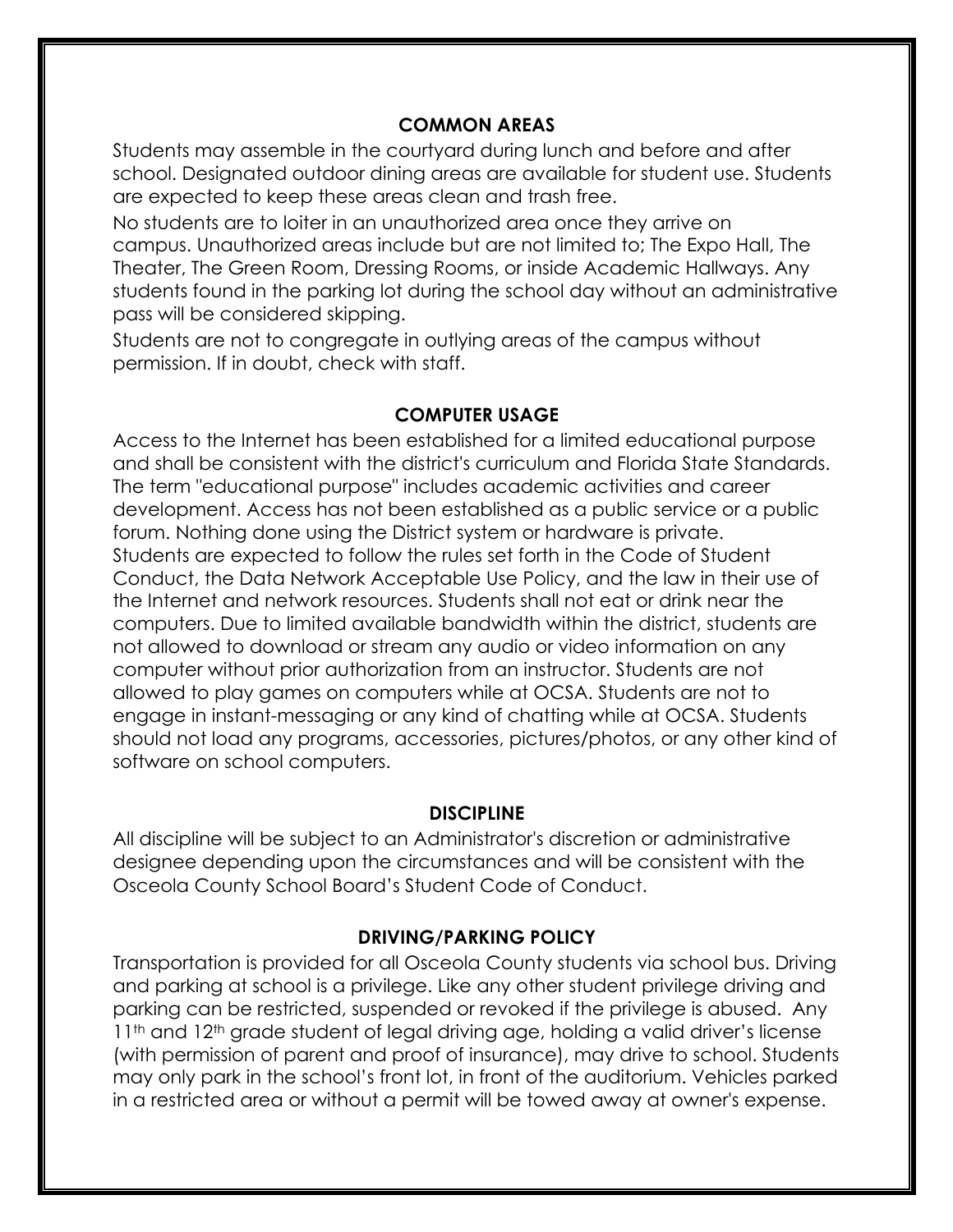Students may not go to the parking area or sit in their cars during the school day. Students are to leave the parking area within one minute of their arrival. Students with permission to drive to school must obtain a parking permit from the front office. Permits are necessary in order to identify authorized vehicles that are on campus and to ensure that students have parking during other scheduled events. A charge of **\$30.00** is made for each permit. This charge covers printing and processing fees. If a permit is lost students should report the loss to the office and obtain a new permit for \$5.00. **Students who are placed on academic or artistic intervention, violate the Student Code of Conduct, OR violate attendance/tardy contract may lose driving and parking privileges.** A student's vehicle is subject to search upon reasonable suspicion for prohibited or illegally possessed substances or objects.

Students who drive to school that need to leave campus for an appointment must get an off-campus permit from the attendance office. The parent or guardian of a student needing to leave campus must call into the school regardless of the students age. The parking permission form will include a question asking if the student is able to leave campus without the parent coming in to sign the student out. If this question is affirmed the form will need to be notarized, and the parent will need to call the office to have the student released on the day needed. Affirming that statement does not give the student to sign themselves out at any time. The student will be released only if the parent notifies the office on the day in question. This is only intended to be an occasional occurrence for appointments or emergency situations. This only applies to students who drive. A student driver may not sign out any other student.

#### **DROP-OFF/PICK-UP**

The student drop-off/pick-up location will be in the covered area in front of the school, following the car loop in the southwest area of the campus. Students must be in class by 9:00am to be considered on time. Students cannot be signed out after 3:30 pm on M, T, TH, F and 1:45 pm on Wednesdays. *Student entrance will open at 8:40am and close at 4:40pm (M,T,TH,F) and 3:40pm on Wednesdays.*

#### **DUAL ENROLLMENT**

Dual enrollment students (students attending class at a location other than OCSA) must attend OCSA for at least two periods in their performing arts major. Students must not be on campus when they do not have a scheduled class on the OCSA campus. Students needing to return for rehearsals should return to campus at the end of the school day. DE students who are available are encouraged to come to recital and Masterclass. Students must see their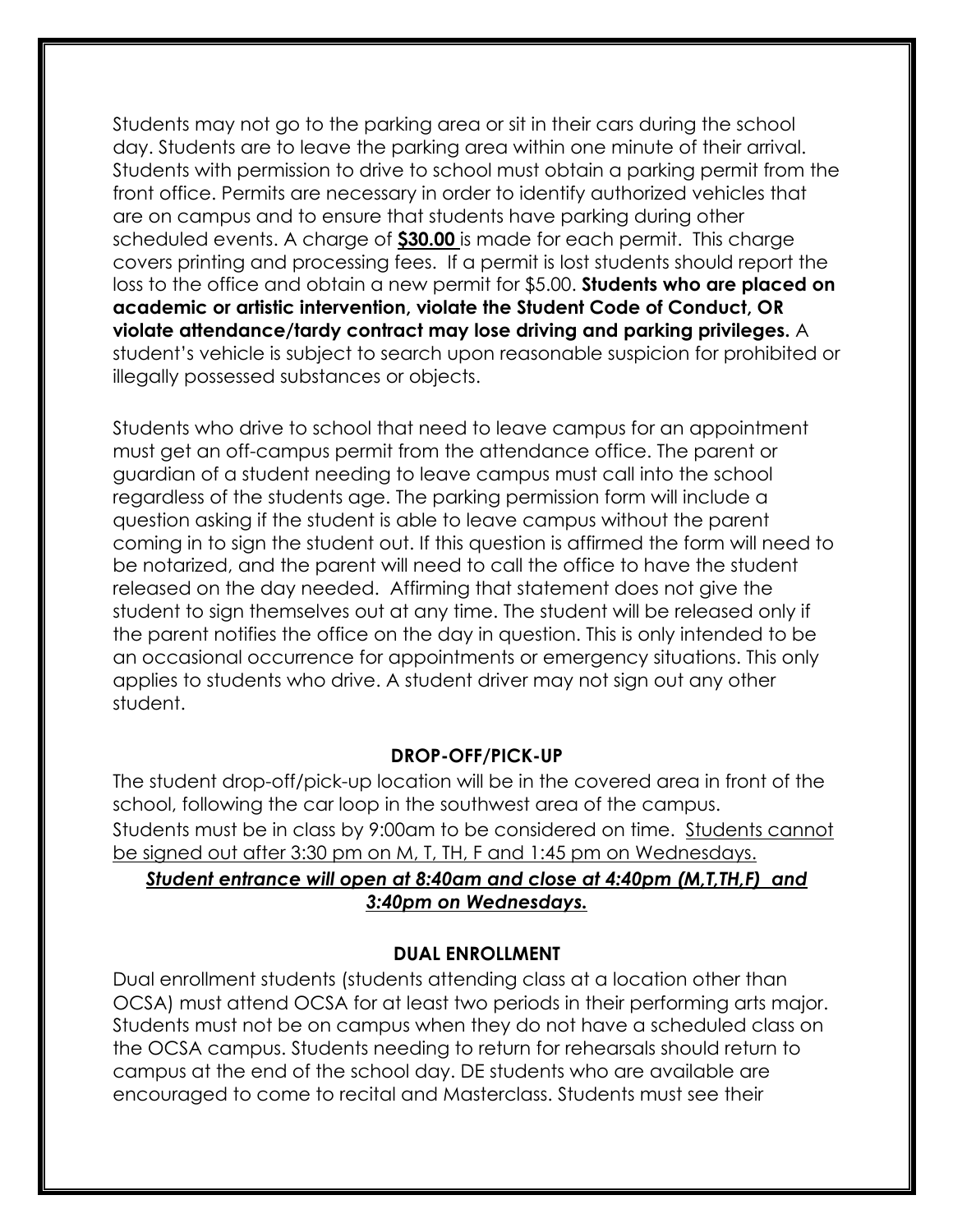counselor for the necessary requirements form and must make their own transportation arrangements. Failure to comply with this practice will result in disciplinary action and may lose the privilege of participating in dual enrollment.

#### **EARLY DISMISSAL**

Students may not be called from class by a parent or guardian for early dismissal after 3:40 p.m. on Monday, Tuesday, Thursday, and Friday. On Wednesday, the cut off time is 1:45 p.m. Emergencies will be handled on a situational basis. This policy was endorsed by the School Advisory Council in order to provide the best possible learning environment for all students. Student entrance will close at 3:40pm. All students will be directed to front of school at 4:15 pm (3:15 pm on Wednesdays) to wait for pickup if they do not go home by bus.

#### **EMERGENCY PROCEDURES**

Inappropriate behavior by a student during an emergency or emergency drill will result in disciplinary action. Safety drills will be conducted periodically. All students must obey orders/directions promptly.

#### **FIELD TRIPS**

School-sponsored field trips are a part of the educational program and are not to be considered as absences, but written permission of the parent is required to participate. Students attending either an art or academic field trip must make the necessary prior arrangements with teachers concerning assignments. **Students must maintain a "C" average in every class in order to participate.**

## **FOCUS PARENT PORTAL**

#### **https://osceola.focusschoolsoftware.com**

Parents are encouraged to access FOCUS to check their student's current grades as well as attendance, course history, and discipline record. For instructions on how to access focus please visit our website at *http://ocsa.osceolaschools.net* or you may pick up instructions at the front desk of the school.

## **FOOD IN CLASSROOMS**

Students are not allowed to eat in classrooms. Soda, juice, milk or other beverages are not allowed in classrooms. Water is the only acceptable beverage in normal classroom situations. Students may keep a water bottle with them throughout the day and are encouraged to keep well hydrated. Food or water is not acceptable in the computer rooms or in the theater. Outside food is not allowed during lunch hours (i.e. fast food, UberEats, Door Dash, take out, delivery, etc.). Juniors and seniors leaving campus for lunch **cannot** bring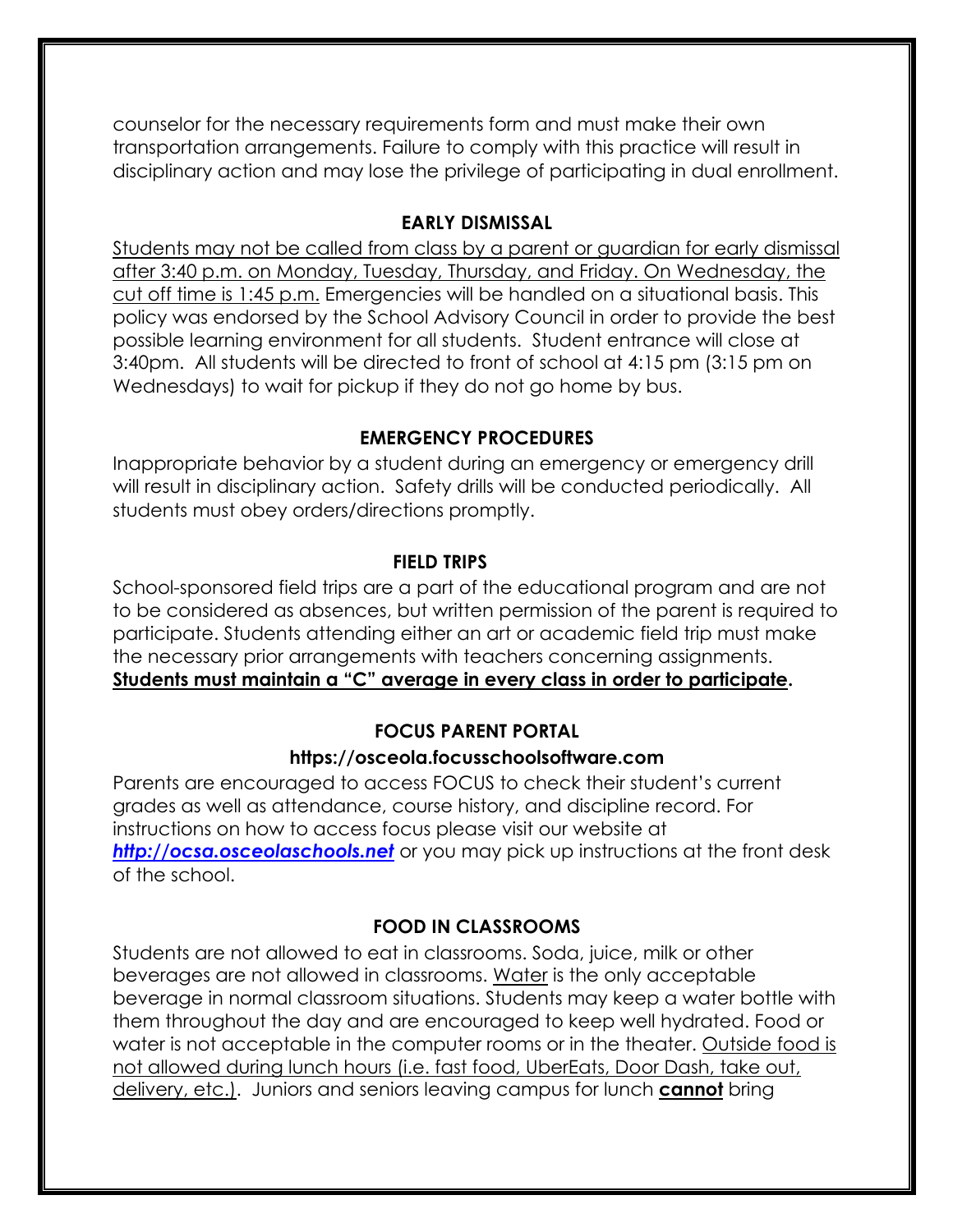outside food back to campus.

## **FUNDRAISING**

After approval from Administration, selling fundraising items is allowed before school, after school, and during lunch; it is not allowed during class time and is discouraged during passing time. Selling of unauthorized items that are not approved by OCSA administration school is prohibited (i.e. selling candy for personal gain, selling personal goods to friends, selling food to friends, etc.).

# **HEALTH SERVICES**

If a student becomes ill in school, he/she should report to the health room. Parents will be contacted by the health room nurse or administrative staff if student is too ill to remain in school. Students will be allowed to use the health room phone to contact parents if they have questions or health concerns. Students are not to call parents during school hours from their personal cell phone and must follow protocol listed above. Students must have administrative authorization prior to leaving campus.

**School personnel** will administer medications that are provided by parents/guardians specifically for their children. Students needing to take medication at school, please note the following procedure:

- Parents/Guardians must complete the "Authorization for School Personnel to Administer Medication Form".
- Keep the medicine in original container with label affixed by the physician or pharmacy, showing the student's name, the dosage, and the schedule for administration. If student needs to take the medication at home as well, please ask the pharmacist to divide the medication in two bottles one for school and one for home.
- Only parents, guardians or adult family members may drop off medications to the health room.
- No medication will be given to a child without a written request from his/her parents.
- Students are not allowed to carry, use, or dispense aspirin, cold tablets, or any other drug.

Every accident or injury in the school building, on the school grounds, at practice sessions, or at any event sponsored by the school must be reported immediately to the person in charge and to the school office.

**\*SPECIAL NOTE TO DANCE STUDENTS:** If a dance student is unable to participate in class due to a medical excuse, the student is not allowed to take part in dance class for the duration of the excuse.

*Notice to Parents* - In the school setting, if any possible infectious, contagious, or transmittable condition is suspected by the nurse, the parent of the student will be contacted to come and remove the child from the school immediately. The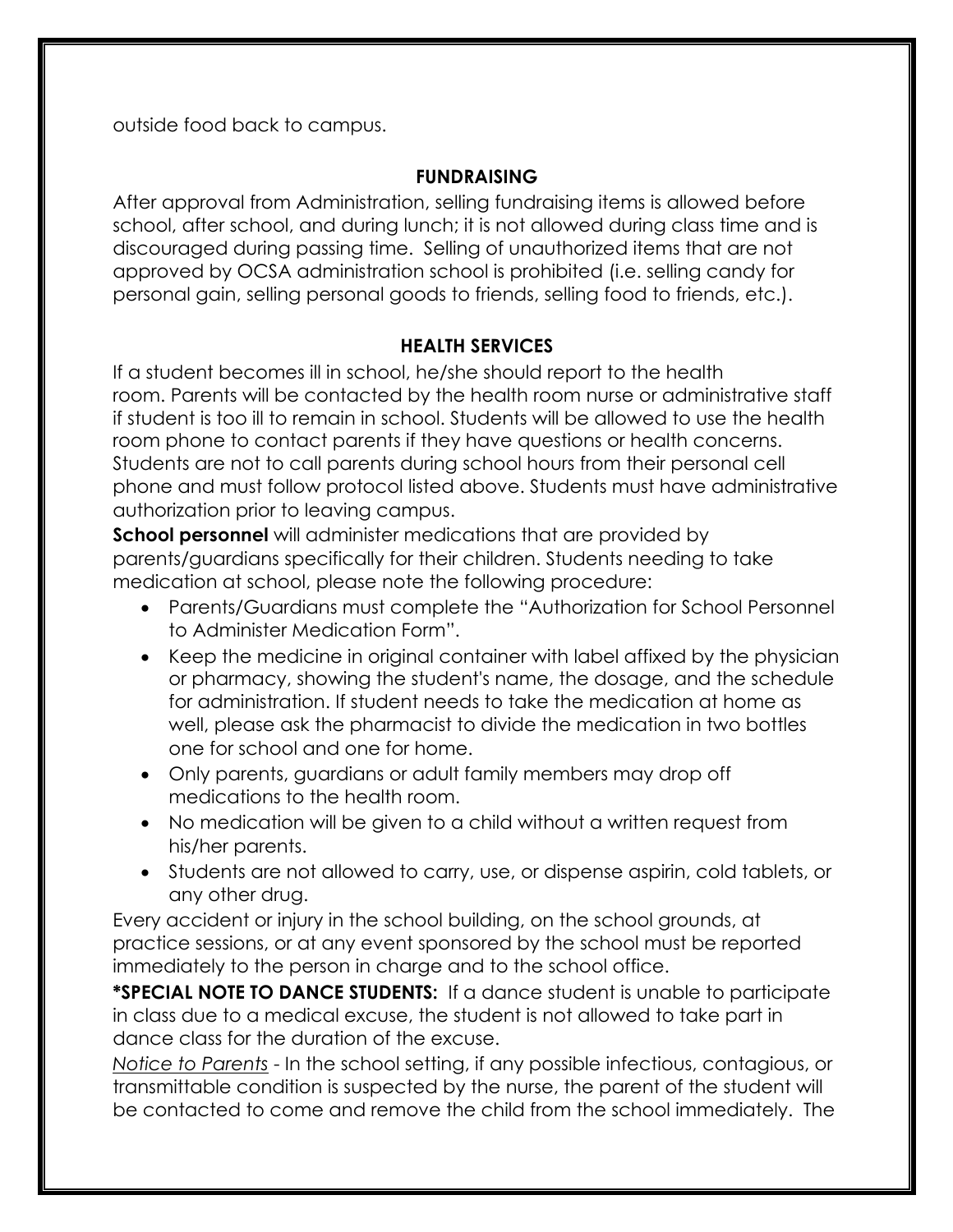student may not come back into contact with other students until a medical doctor clears him or her. Head lice are a common problem in the school setting. Students found with head lice or nits in their hair are sent home with instructions for treatment. In the case of head lice, students must be treated. A parent must accompany the child to school to be cleared by the health aide. Students cannot return to the classroom until the nurse has cleared them.

#### **LOCKERS**

Students will be provided with a student locker. Rent for the locker will be **\$5.00**, and students are required to purchase a school approved lock which they must purchase at the school. **These locks are available from the office for \$5.00 and will become the student's property**. Only school approved and supplied locks may be utilized; unauthorized locks will be removed from the locker. Student lockers may be searched if officials have a reasonable suspicion that illegal, prohibited, stolen or harmful items or substances may be concealed by the student or hidden therein. Lockers should not be shared. Items found in unassigned lockers will be discarded.

#### **LOITERING**

Students may not remain in the buildings or on the grounds before or after school hours unless accompanied by a teacher/sponsor. No students may be on campus prior to 8:40am or after 4:30 p.m. (3:30 on Wednesday) unless they are participating in a supervised, school-sponsored activity or event, such as a rehearsal, performance, class meeting, etc.

## *Student entrance will open at 8:40am and close at 4:30pm (M,T,TH,F) and 3:40pm on Wednesdays.*

Students should make transportation arrangements to leave campus within thirty minutes of the end of the activity or event. Students are not allowed to remain on campus after school when not in a supervised activity or event. Students staying beyond this time may be reported to the Osceola County Sheriff's Department as abandoned children.

#### **LOST AND FOUND**

Lost items – please check in the front office. The school cannot assume the responsibility for money and valuable property brought to school by students. Also, each student is responsible for property loaned to him/her such as textbooks and library books. Please consider the following suggestions: Never bring large amounts of money or extremely valuable objects to schools. Be sure to take your purse, valuables, etc., with you when you leave the room. Never leave your purse or other property unattended. This includes textbooks. Lock them in your school locker. Leave your valuables in a secure area. Report any theft you may witness personally or any information you might have concerning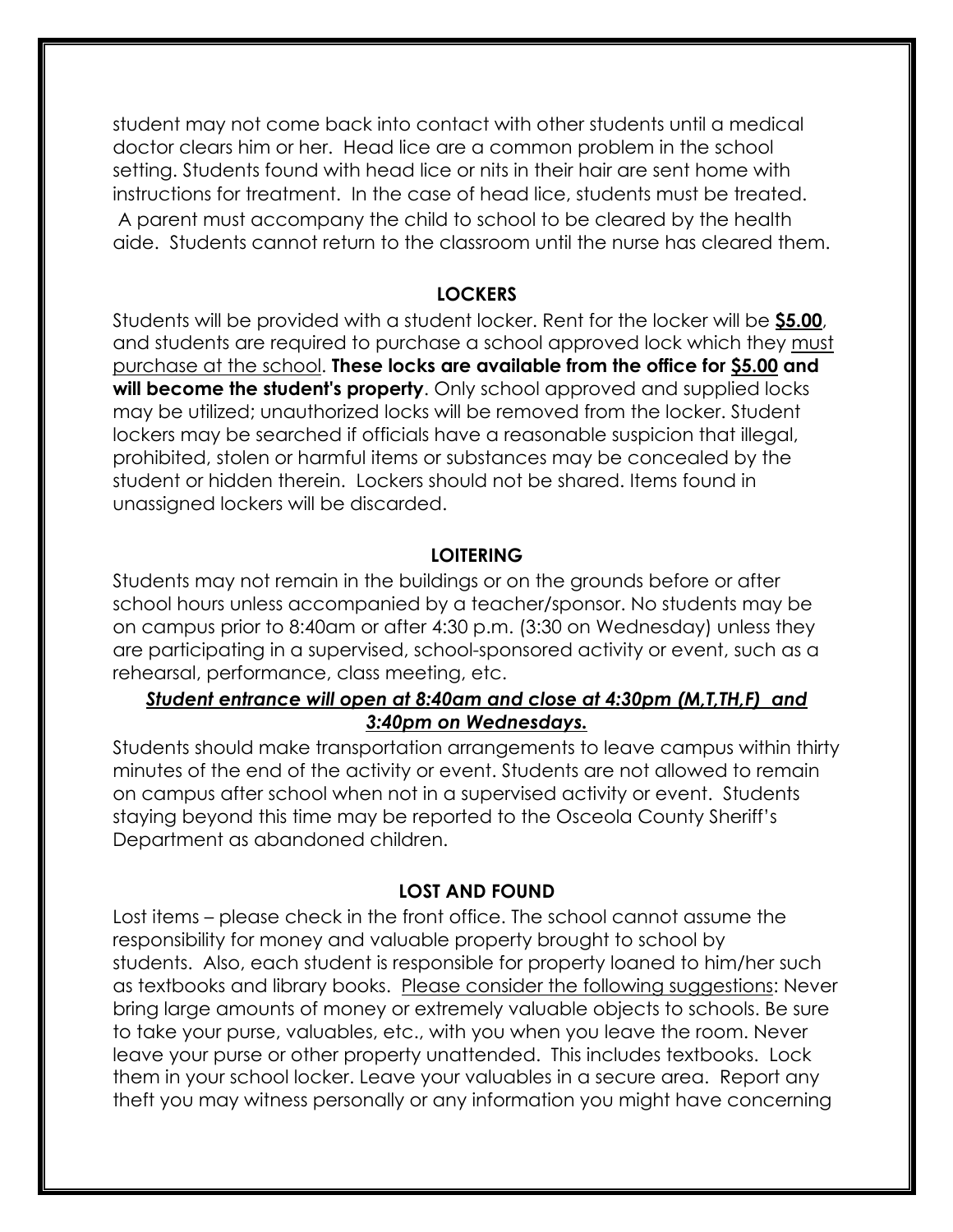a theft. **If it is necessary to bring valuables to school, check them into the office until needed. With reasonable cause, the school administration may search students or their property. Contraband will be removed from the student's possession.**

#### **MASTER CLASS**

Traditionally held the first Wednesday of the month providing a collaborative, instructive master class presentation from varying ARTS Area. With a focus on the common ARTS "vocabulary" ART Area directors share their insight and expertise within the applicability of their art and the connective similarities through means of a varying performances platforms.

#### **MEDIA CENTER**

The Media Center provides a comfortable and inviting environment for all students to engage in their academic, intellectual, and artistic pursuits. Students who are not actively engaged in a purposeful activity may be asked to relocate. Students with a valid ID may check out books for a two-week period. While there is no late fee, students will not be allowed to check out additional material until overdue materials are returned. Students will be charged for lost or damaged books. All District and School rules concerning computer access must be followed. No food may be brought into the Media Center.

#### **STUDENT FEES**

The Band, Orchestra, Choral, Dance and Drama Departments all have associated student fees. These fees should be paid in the Cashier's office or may be paid online through the My School Bucks website. Credit or Debit cards may be used in either location. Fees should be paid either up front for the school year or on an instalment plan with regular payments made throughout the year with the final payment being made by the end of the 3<sup>rd</sup> 9 weeks. Any unpaid fees at the end of the 3rd 9 weeks will be turned into the obligations list. See the Obligations section below.

#### **Current Fees for each department are as follows:**

High School Band \$250 per year Middle School Band \$175 per year High School Jazz Fee \$95 per year Middle School Jazz Fee \$75 per Year High School Orchestra \$200 per year Middle School Orchestra \$150 per Year Middle and High School Choral Fees \$90 per year High School Dance \$100 per Year Middle School Dance \$75 per Year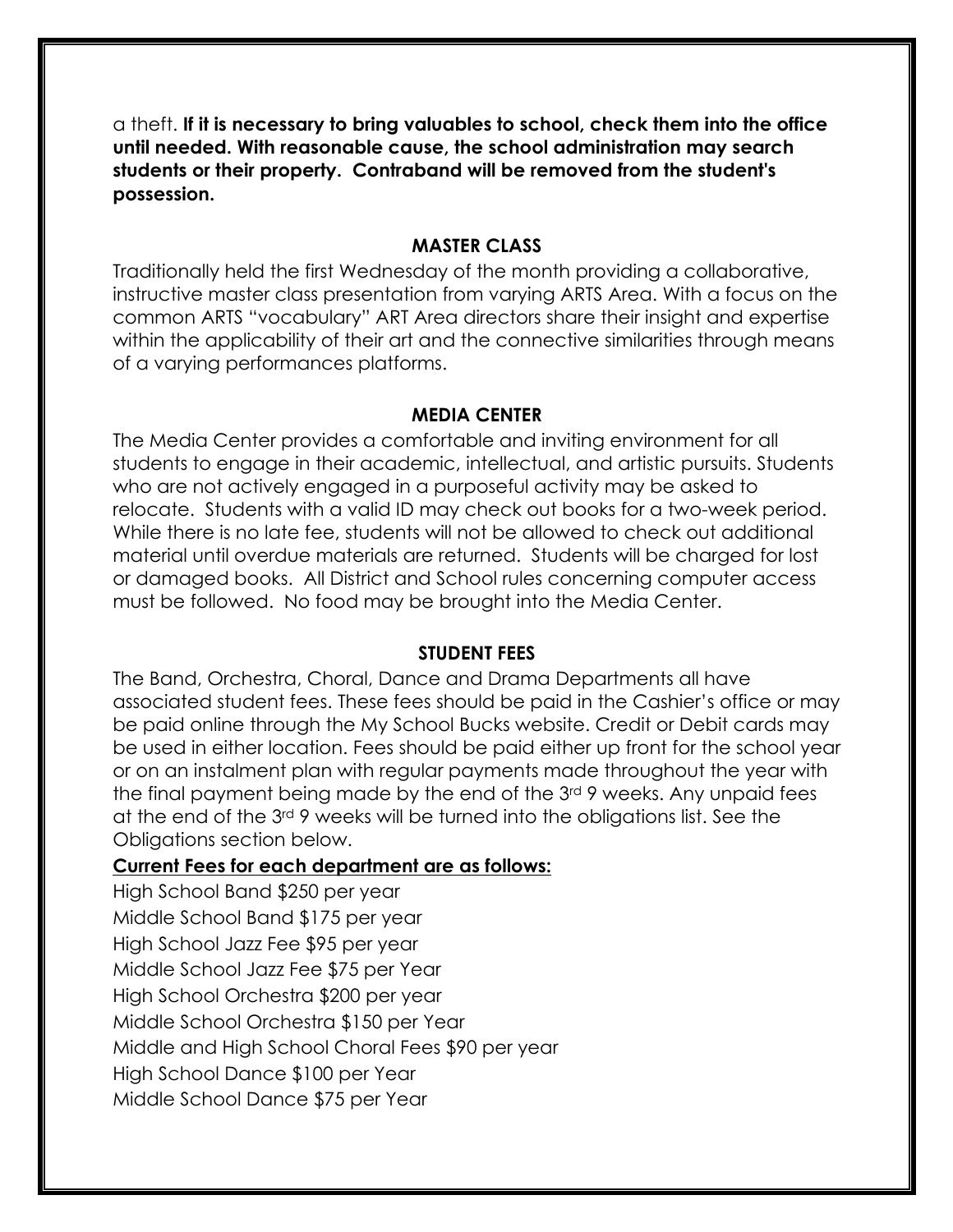Drama \$100 per Year

## **OBLIGATIONS**

Any student owing money for fees, fines, fundraising, etc., will be placed on the obligation list. Students on this list may not be granted certain campus privileges, such as on-campus parking, off-campus lunch privileges, dances, field trips, graduation ceremony and any other privileges as determined by administration.

# **PARTICIPATION IN SCHOOL ACTIVITIES**

Students must be at school by 12:00pm to take part in evening activities unless prior administrative approval is given with an *EXCUSED* absence or Tardy. Please see the attendance portion of the handbook for clarification.

# **INTERVENTION / ACADEMIC AND ARTISTIC ASSISTANCE**

Artistic and Academic Intervention - In order to remain a student in good standing at The Osceola County School for the Arts students must maintain a C average in all courses. Evaluation of grades may take place at the close of progress report and report card. If a student's grade falls to a D or F the student may be placed on Intervention for the following grading period. If a student fails to improve his/her grades by the end of the following grading period, the student's record will be reviewed by the Intervention Committee. A recommendation will be made for the student to either continue under probationary status or for the student to be withdrawn from artistic performances and/or other student privileges. Teachers may assign temporary intervention to any student who does not turn in an assignment. **Off-campus lunch privileges may be suspended due to attendance, academic, or disciplinary concerns at the discretion of Administration.**

# **PUBLIC NOTICE**

The School District of Osceola County does not discriminate based on race, sex, color, religion, age, national origin or disability in its provisions of programs, services or employment. The district has designated Section 504 Facilitator to coordinate the District's compliance with federal nondiscrimination laws. This number for the district 504 Facilitator is 407.870.4877. Additionally, The Osceola County School for the Arts has designated Mr. Christopher Arrington to coordinate the school's efforts to ensure compliance with federal nondiscrimination laws. The contact number for MTSS (Multi-Tier Systems of Support) at the district level is 407-870-4995.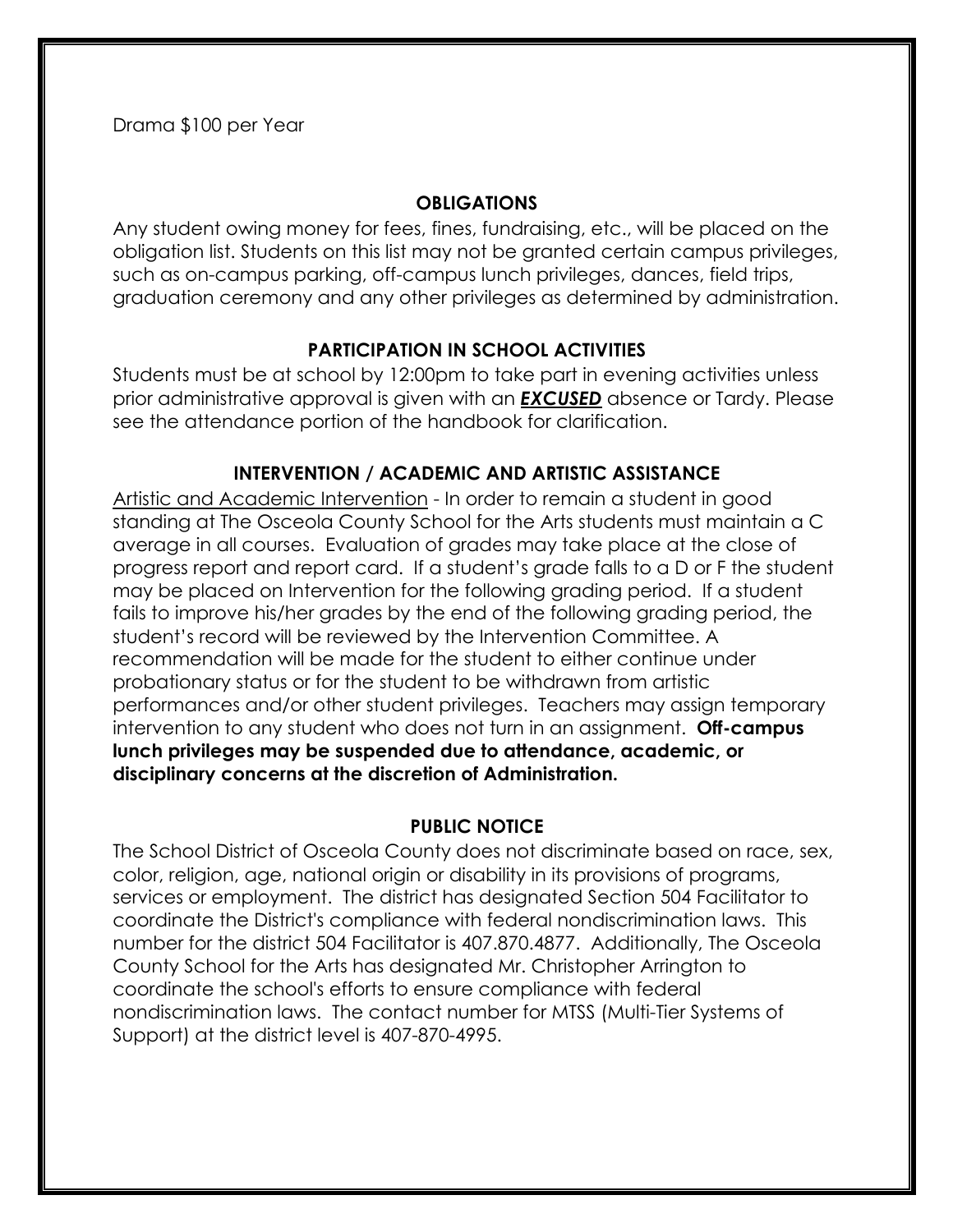#### **RECITALS**

Recitals are usually held the last Wednesday each month beginning at approximately 2:00pm to showcase student talent. Students are expected to display the proper decorum at each recital. Parents and community members are welcome to attend and must check in at the Main Office prior to the recital. Food or drinks are not allowed in the theater.

### **RETURNED CHECKS**

**Envision Payment Solutions**™ is pleased to have been selected by **School District of Osceola County, FL** as its check service provider. Please be aware that if your check is returned, it may be re-presented electronically. Also, in presenting a check for payment, you authorize service charges and processing fees to be debited from the same account should the check be dishonored. These fees, as permitted by state law, may be debited as a paper draft or an electronic funds transfer, at our option. Each dishonored item is subject to the applicable state returned check fees. Specifically, per *Florida Statute § 68.065*, the service fee for returned checks is as follows:

- *\$25, if the face value does not exceed \$50;*
- *\$30, if the face value exceeds \$50 but does not exceed \$300;*
- *\$40, if the face value exceeds \$300 or 5% of the face amount of the check, whichever is greater.* (Note that the fee structure will change according to any amendments made to FL law during a school year.)

If you wish to inquire about a returned check written to **School District of Osceola County, FL**, please contact:

#### **Envision Payment Solutions™**

**Tel 877.290.5460, or 770.709.3100 Fax 770.709.3007 P.O. Box 157 Suwanee, GA 30024-0157 customerservice@envisionpayments.com**

#### **Cheques Devueltos**

*El Distrito Escolar del Condado de Osceola* ha seleccionado a **Envision Payment Solutions**™ como su proveedor de servicios de cheques. Tenga en cuenta que si el banco devuelve su cheque, podrá tratar de endosarse nuevamente de forma electrónica. Asimismo, si decide efectuar su pago con cheque, autoriza la deducción de la misma cuenta de cualquier cargo o tarifa de tramitación si se rechaza dicho cheque. Estos cargos, en acuerdo con la ley estatal vigente, podrán debitarse por medio de giro físico o transferencia electrónica de fondos, a nuestra discreción. Cada cheque rechazado estará sujeto a los cargos estatales aplicables por cheque rechazado. Específicamente, según el *Estatuto*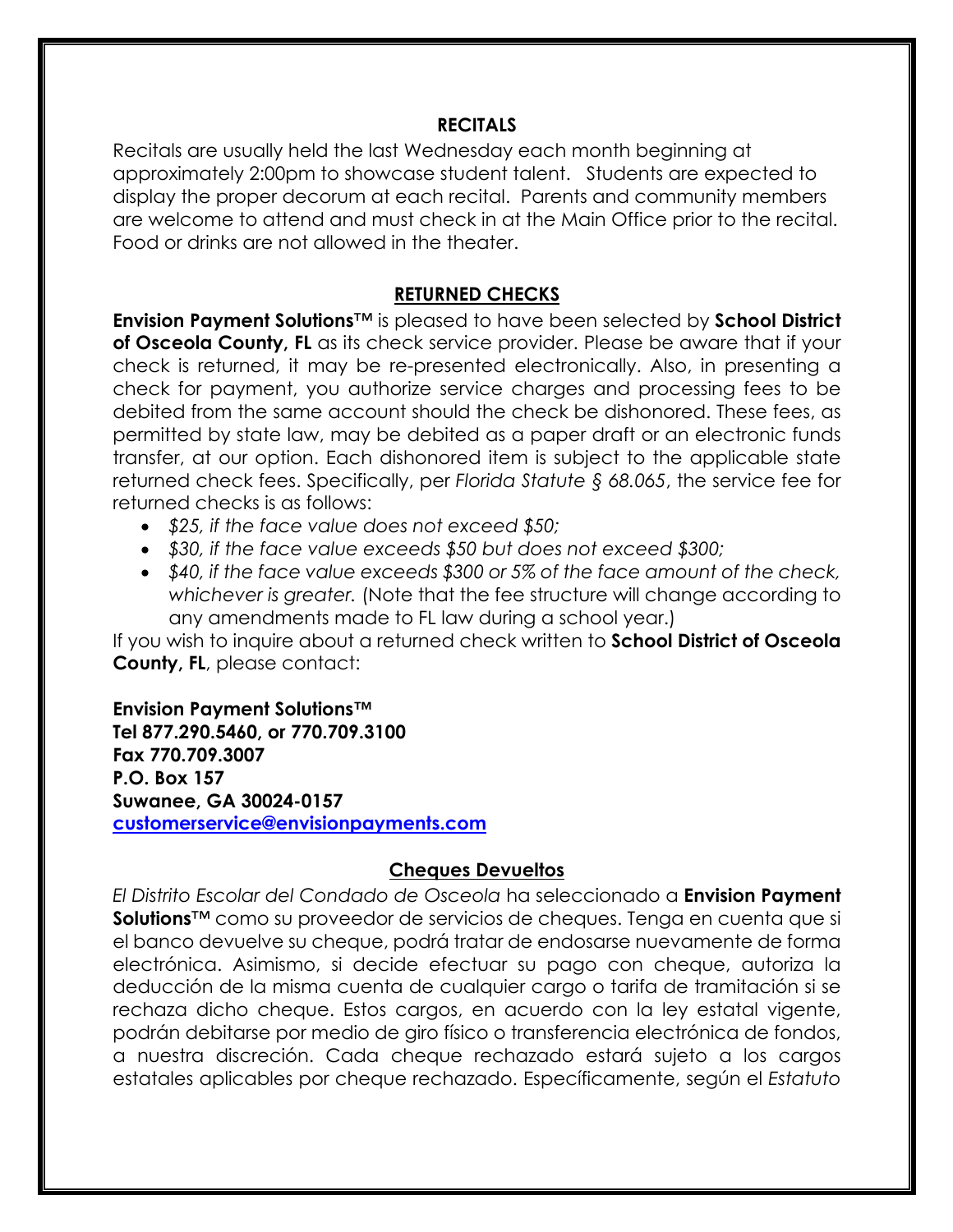*de Florida § 68.065*, los cargos por servicio para los cheques rechazados son los siguientes:

- *\$25, si el valor no excede los \$50;*
- *\$30, si el valor es superior a \$50 pero no excede los \$300*
- *\$40, si el valor es superior a \$300 o el 5% del monto del cheque, lo que sea mayor.* (Tenga en cuenta que el monto de los cargos cambiará de acuerdo con cualquier modificación de la legislación de Florida durante el año escolar).

Si desea obtener más información acerca de un cheque rechazado a nombre de *School District of Osceola County, FL* comuniquese con:

**Envision Payment Solutions™ Tel 877.290.5460, or 770.709.3100 Fax 770.709.3007 P.O. Box 157 Suwanee, GA 30024-0157 customerservice@envisionpayments.com**

#### **SKATEBOARDS**

Riding skateboards on campus at Osceola County School for the Arts is prohibited, if a student rides a skateboard to or from school, the board should be brought to the front office immediately upon arrival where it can be retrieved at the end of the day.

#### **STANDARDS OF CONDUCT**

The administration, faculty and staff believe that students selected for attendance at The Osceola County School for the Arts are mature in action and are held responsible for their own proper behavior and efforts at school and while representing OCSA. In order to maintain an atmosphere conducive to learning and performing, certain standards are expected at The Osceola County School for the Arts. Every circumstance may not be specifically outlined, but all rules and expectations in the County Code of Conduct will be strictly enforced. As a performing arts institution the highest of audience decorum is expected from each member of our student body, without exception.

#### **STUDENT AGENDAS**

All students will be issued a student agenda within the first week of school. Students are required to bring their agendas to each class. The agendas contain hall passes which must be used whenever the student leaves the classroom during normal class time. Replacement agendas may be purchased in the Front Office for \$5 each.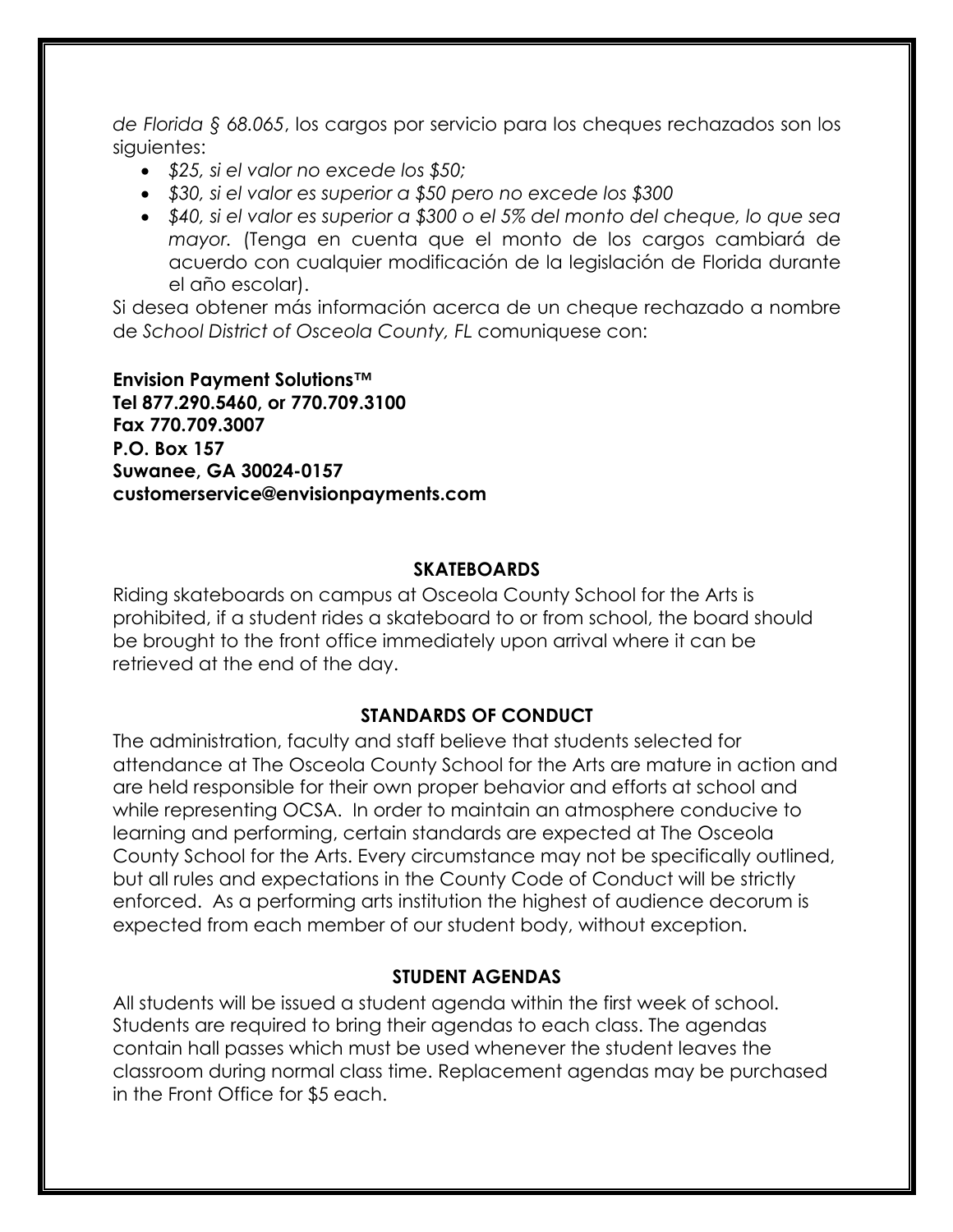## **STUDENT IDs**

All students will be issued an ID badge within the first week of school. Students are required to wear their IDs either on a lanyard worn around the neck or clipped to the collar of their shirt whenever they are on campus. ID badges will be used for Media Center checkouts, lunch purchases, and attendance. The ID is an important security precaution and will enable staff and students to immediately identify individuals who do not belong on the campus. IDs are the property of the school and should not be defaced or otherwise intentionally damaged. Defacing or damaging an ID may result in disciplinary action. The first ID issued is free. **Replacements for lost IDs must be purchased in the Media Center for \$5**. For students who have forgotten to bring their ID to school, a **temporary, one-day ID will be issued**. *Students not having an ID will receive disciplinary consequences*.

## **TELEPHONES**

Students will not be called from class to receive phone calls or permitted to leave class to make phone calls. Office phones are for official business and not for personal use. If students need to be reached by a parent/guardian, they may call the front office and leave a message for the student. Students cannot accept phone calls or texts while in class. If there is an emergency, please call the school. Students will be able to use their phones and other devices before school, after school, and during lunch.

# **THEATRE ETIQUETTE**

- Arrive to the theater on time.
- Turn off your cell phone or, if it must be on, put it on vibrate. Do not speak on the phone during the performance. If you must call the person back, do it outside during intermission or after the show has finished.
- Pay attention to announcements that are made prior to many shows about the rules of the theater you are attending and the location of the fire exits.
- Do not speak during the performance...whispering is still speaking, so only in an emergency.
- Do not take pictures during the performance. It can be very distracting to the actors and can cause a mishap.
- Remain in your seat for the entire performance. If you need to use the restroom, please wait for an appropriate break in the show.
- Do not eat or drink in the theater.
- Do not put your feet up on the seats or balcony and do not kick the seat in front of you.
- Do laugh when the performance is funny.
- Do applaud when it is appropriate during the performance.